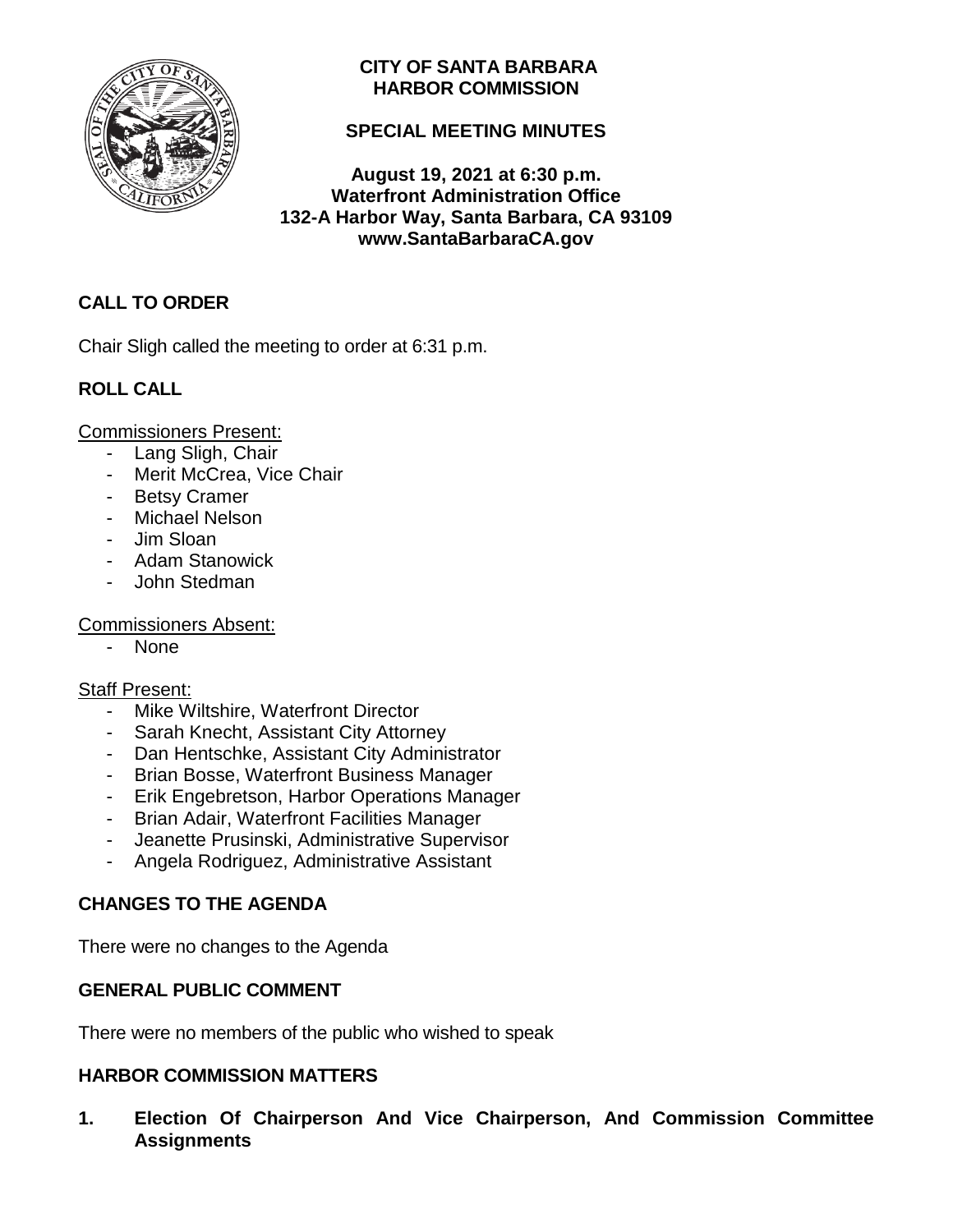Recommendation: That Harbor Commission:

- A. Nominate and elect the Harbor Commission Chairperson and Vice Chairperson for Fiscal Year 2021-2022, per the City Charter Section 804 and the Board of Harbor Commission Rules adopted September 16, 2010; and
- B. Review and update, as necessary, membership on various Harbor Commission Committees.

Nominee for Harbor Commission Chairperson:

- Commissioners Sloan/Stedman for Merit McCrea

Nominees for Harbor Commission Vice Chairperson:

- Commissioners Sloan/Stedman for Lang Sligh
- Chair Sligh/Commissioner Stanowick for Betsy Cramer

Chair Sligh withdrew his nomination for Harbor Commission Vice Chairperson due to him having an extended absence for a portion of Fiscal Year 2021-2022.

Motion:

- Commissioners Sloan/Stanowick to elect by acclamation Merit McCrea as Harbor Commission Chairperson, and Betsy Cramer as Harbor Commission Vice Chairperson for Fiscal Year 2021-2022, per the City Charter Section 804 and the Board of Harbor Commission Rules adopted September 16, 2010.

Vote:

- Unanimous vote

Exiting Chair Sligh thanked the Commission for giving him the honor of being Chair over the past year.

Commissioners thanked exiting Chair Sligh for chairing during the past year, even with the challenges of remote meetings during the COVID pandemic.

Incoming Chair McCrea resumed the chairing duties for the remainder of the meeting, and for Item No. 1, Recommendation B, to review and update, as necessary, membership on various Harbor Commission Committees.

Speakers:

- Staff: Waterfront Director Mike Wiltshire, Assistant City Attorney Dan Hentschke

Motion:

- Commissioners Sloan/Cramer to accept the current list of Harbor Commission Subcommittee Assignments with the addition of Commission Sligh to the Request for Proposal Selection Committee.

Vote:

- Unanimous vote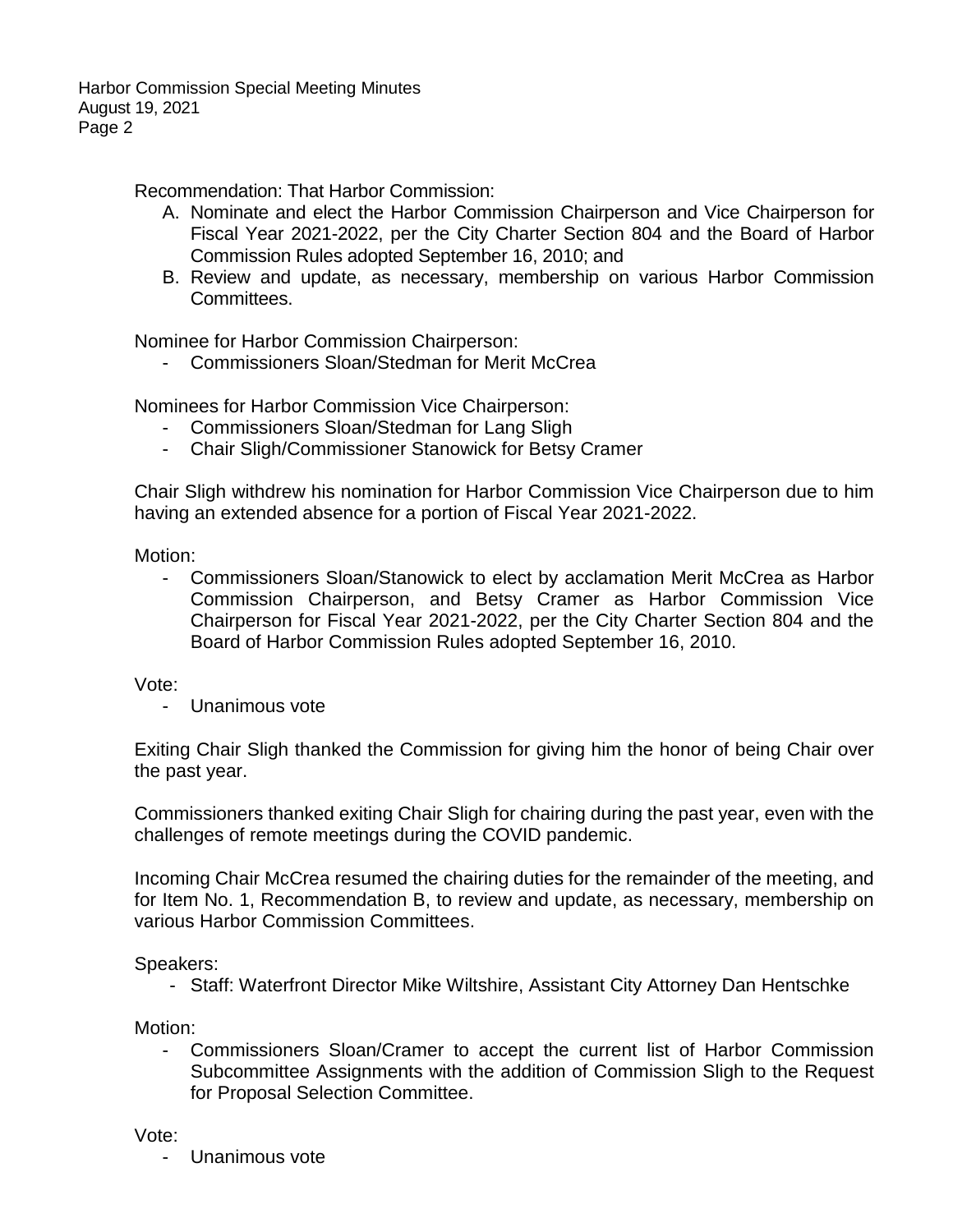The current Harbor Commission Committee Assignments are as follows:

# BUDGET

- Betsy Cramer
- Jim Sloan
- Adam Stanowick

## CHARTERING & BUSINESS ACTIVITY PERMITS

- Merit McCrea
- Michael Nelson

## COMMERCIAL FISHING

- Betsy Cramer
- Lang Sligh
- John Stedman

## REQUEST FOR PROPOSAL SELECTION

- Merit McCrea
- Michael Nelson
- Lang Sligh

### **SEA LEVEL RISE ADAPTATION PLAN**

- Betsy Cramer
- Jim Sloan

### SLIP ASSIGNMENT POLICY

- John Stedman, Chair
- Michael Nelson
- Jim Sloan

### **CONSENT CALENDAR**

### **2. Approval Of The Minutes**

Recommendation: That Harbor Commission waive further reading and approve the Minutes from the Special Meeting of June 17, 2021.

Motion:

- Commissioners Sloan/Nelson to approve Minutes

Vote:

- Unanimous roll call vote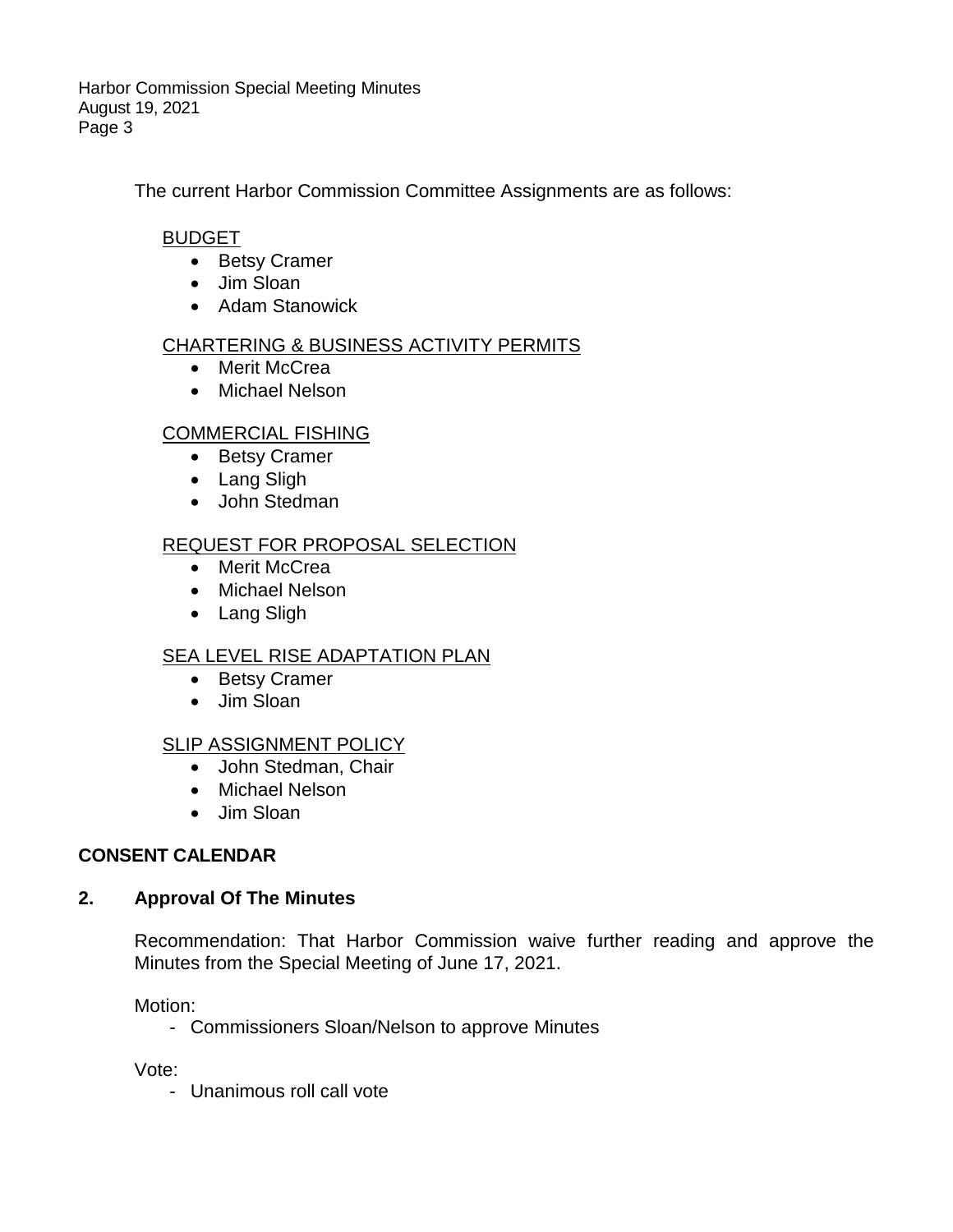# **DEPARTMENT UPDATE**

### **3. Director's Report**

- COVID Update
- Sidewalk Vending Ordinance Update
- West Beach Canoe Permit Tomol Canoe Discussion
- Tentative Agenda Items For Future Meetings

#### Documents:

- PowerPoint presentation prepared by staff
- August 19, 2021 report prepared by the Waterfront Director
- August 19, 2021 letter from Reggie Pagalin, Steve Villa, Marcus V.O. Lopez, and Marcus Lopez Sr.

#### Speakers:

- Staff: Waterfront Director Mike Wiltshire, Assistant City Attorney Dan Hentschke
- Members of the public: Reginald Pagalin, Marcus Lopez

#### Motion:

- Commissioner Stanowick/Chair McCrea to add a Chumash Tomol Canoe item to the September 16, 2021 Harbor Commission Agenda for Commissioners to be able to discuss and vote on a recommendation to forward to City Council.

#### Vote:

- Unanimous roll call vote

### **4. Business Services Report**

- Fiscal Year 2022 Budget Approved
- Community Emergency Response Team Training For Waterfront Tenants

#### Documents:

- PowerPoint presentation prepared by staff
- August 19, 2021 report prepared by the Waterfront Business Manager

#### Speakers:

- Staff: Waterfront Business Manager Brian Bosse

### **5. Facilities Management Report**

• United Way – Work For Good Pilot Program

#### Documents:

- PowerPoint presentation prepared by staff
- August 19, 2021 report prepared by the Waterfront Facilities Manager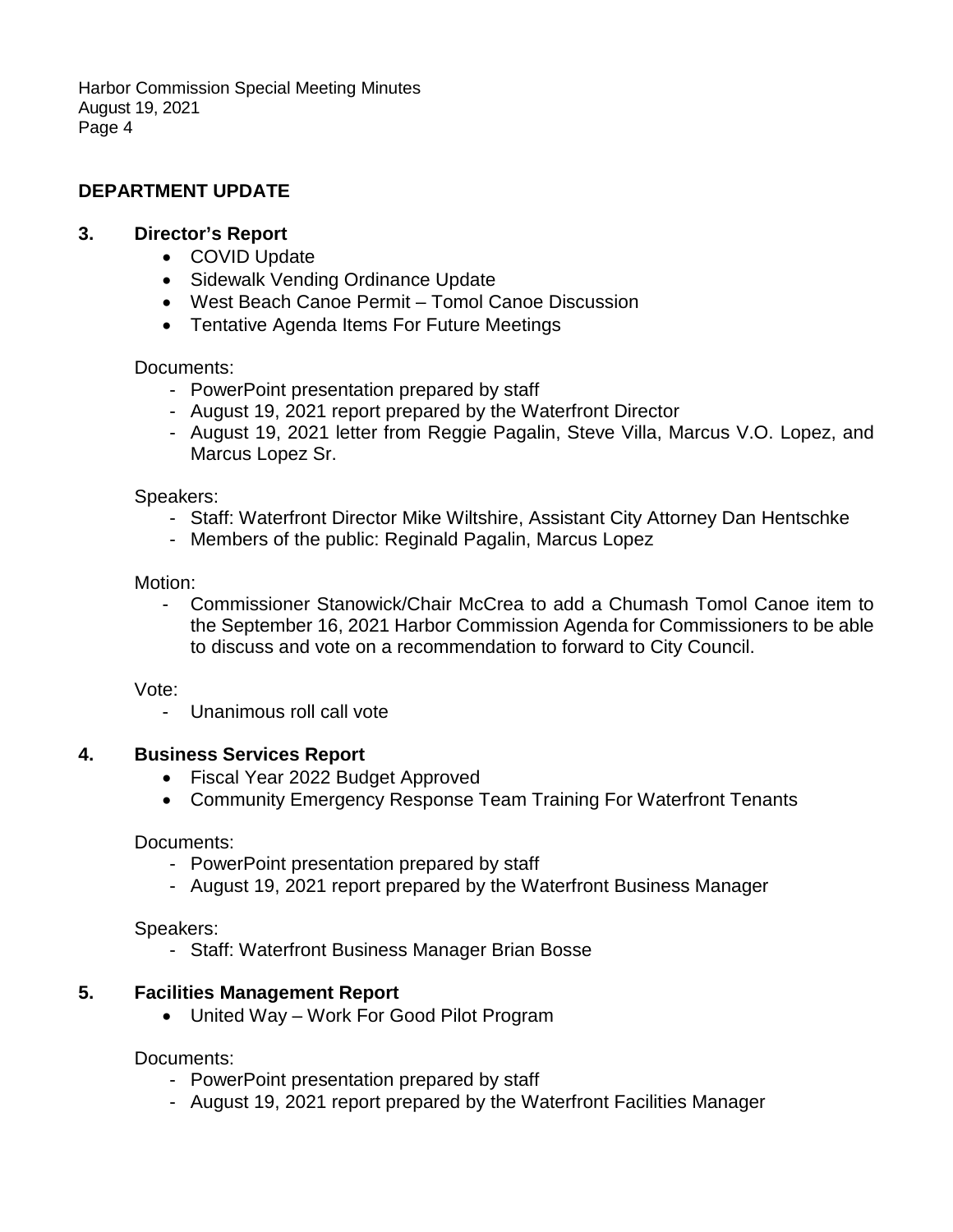Speakers:

- Staff: Waterfront Facilities Manager Brian Adair

## **6. Harbor Operations Report**

- 2021 Clean Air Grants Marine Diesel Engine Repower Program
- East Beach Mooring Permit Renewal Update
- 20-Foot Slip Lottery Update

### Documents:

- PowerPoint presentation prepared by staff
- August 19, 2021 report prepared by the Harbor Operations Manager

Speakers:

- Staff: Harbor Operations Manager Erik Engebretson

### **NEW BUSINESS**

## **7. Proposed Office Lease Agreement With Santa Barbara Fish Market**

Recommendation: That Harbor Commission review and recommend City Council approval of a five-year lease agreement with Santa Barbara Fish Market, Inc., at an average initial base rent of \$2,862.60 per month, for the 734 square foot office space located at 132 Harbor Way, Suite B, which is located about the West Marine store.

Documents:

- PowerPoint presentation prepared by staff
- August 19, 2021 report prepared by the Waterfront Business Manager

### Speakers:

- Staff: Waterfront Business Manager Brain Bosse

Motion:

- Commissioners Sloan/Stanowick to approve the staff recommendation

Vote:

- Unanimous roll call vote

# **8. Proposed Lease Agreement With Sushi Go Go**

Recommendation: That Harbor Commission review and recommend City Council approval of a five-year lease agreement with one, five-year option with Mr. Chris Kim, doing business as Sushi Go Go, for a 198 square foot restaurant space located at 119-B Harbor Way.

Documents:

- PowerPoint presentation prepared by staff
- August 19, 2021 report prepared by the Waterfront Business Manager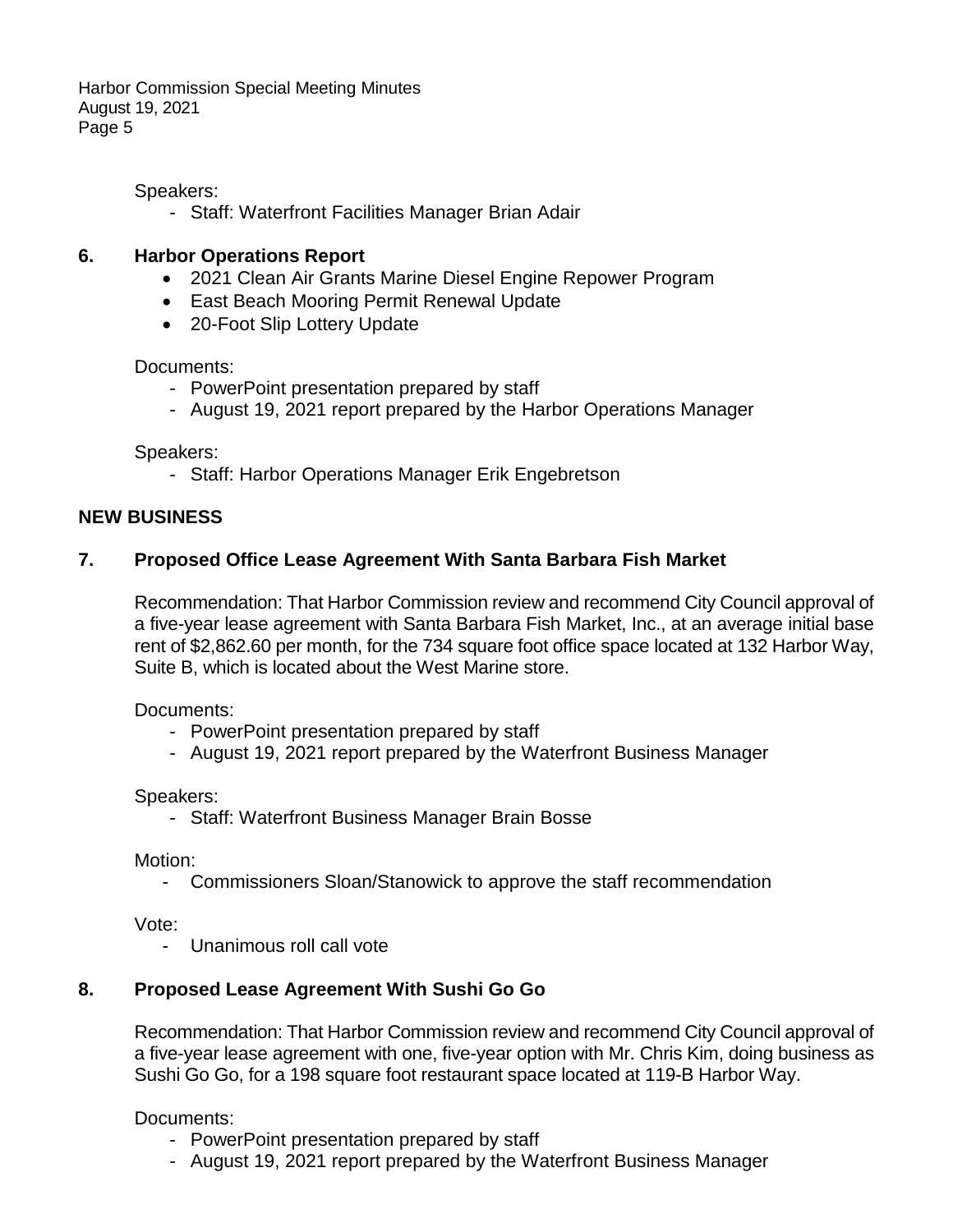Speakers:

- Staff: Waterfront Business Manager Brain Bosse

Motion:

- Commissioners Stanowick/Sloan to approve the staff recommendation

Vote:

- Unanimous roll call vote

# **REQUESTS FROM THE PUBLIC**

# **9. Appeal Of Denial Of Waiver Of Termination Of Slip Permit 1Q001, Mr. Jerry Borisy**

Recommendation: That Harbor Commission consider the Appeal of the Waterfront Director's denial of the Appellant, Mr. Jerry Borisy's request for waiver of termination of Slip Permit 1Q001 in the Santa Barbara Harbor; and take action to either:

- A. Uphold the Waterfront Director's denial of waiver of termination of Slip Permit 1Q001 and reject the appeal; or
- B. Overturn the Waterfront Director's denial of waiver of termination of Slip Permit 1Q001 and grant the appeal.

Hearing opened at 7:56 p.m.

Ex Parte Communications:

- None to report.

Documents:

- PowerPoint presentation prepared by Staff.
- August 19, 2021 report prepared by the Waterfront Director.

Speakers:

- Staff: Assistant City Attorney Dan Hentschke, Waterfront Director Mike Wiltshire, Assistant City Attorney Sarah Knecht, Administrative Supervisor Jeanette Prusinski
- Appellant: Michael B. Damen, Attorney for Appellant Jerry Borisy
- Members of the Public: Maura Gallagher, Jeff Escola

Hearing closed at 9:36 p.m.

1st Motion:

- Commissioner Sloan to uphold the Waterfront Director's denial of waiver of termination of Slip Permit 1Q001
- Motion failed for lack of a second